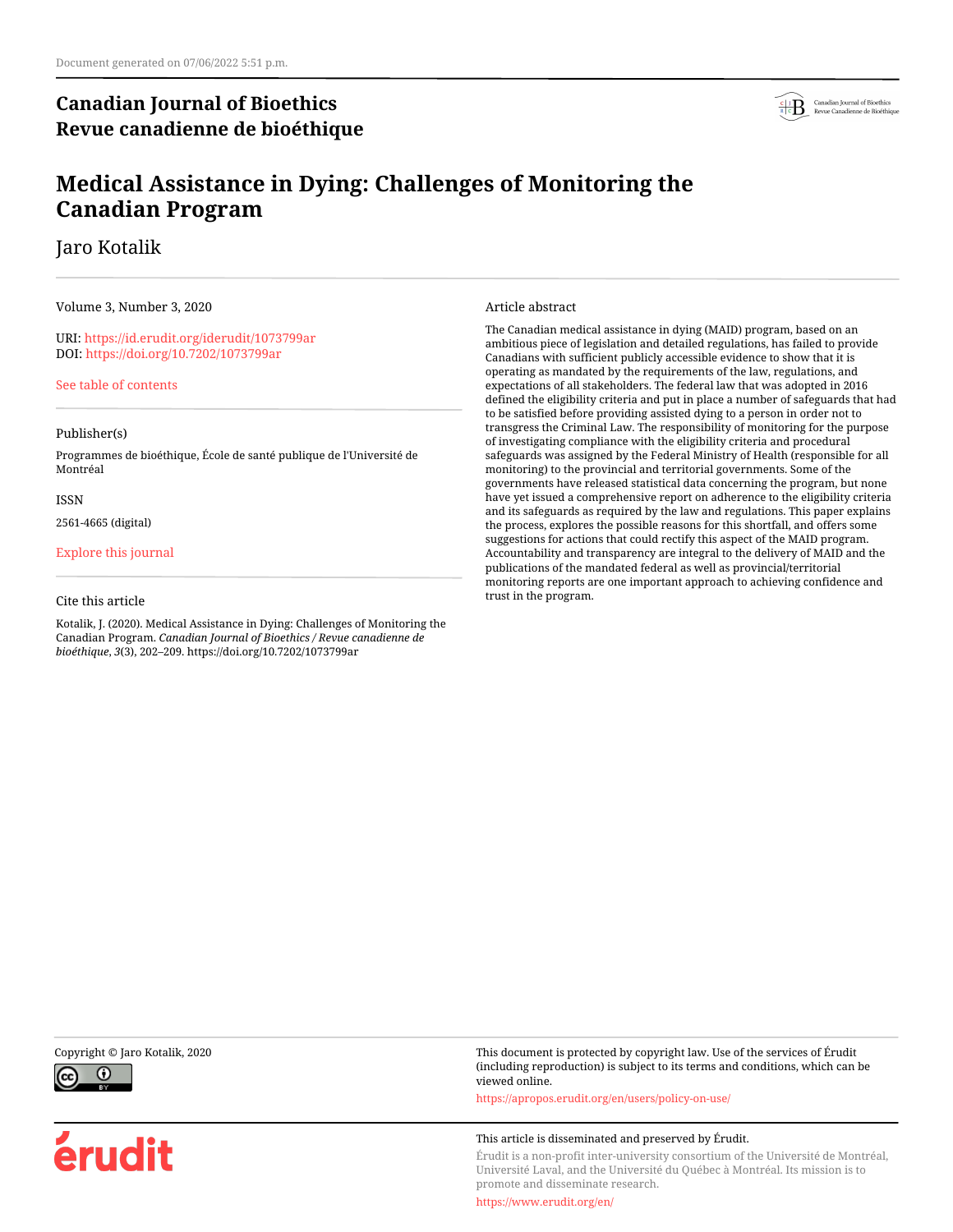

**ARTICLE** (ÉVALUÉ PAR LES PAIRS / PEER-REVIEWED)

# **Medical Assistance in Dying: Challenges of Monitoring the Canadian Program**

Jaro Kotalik<sup>a,b</sup>

#### **Résumé Abstract**

Le programme canadien d'aide médicale à mourir (AMM), qui été adoptée en 2016 a défini les critères d'éligibilité et mis en afin de ne pas transgresser le droit pénal. La responsabilité du contrôle du respect des critères d'éligibilité et des garanties procédurales a été confiée par le ministère fédéral de la santé provinciaux et territoriaux. Certains gouvernements ont publié des données statistiques concernant le programme, mais provinciaux/territoriaux obligatoires constituent une approche approach to achieving confidence and trust in the program. importante pour obtenir la confiance dans le programme.

repose sur une législation ambitieuse et des règlements based on an ambitious piece of legislation and detailed détaillés, n'a pas réussi à fournir aux Canadiens suffisamment regulations, has failed to provide Canadians with sufficient de preuves accessibles au public pour montrer qu'il fonctionne publicly accessible evidence to show that it is operating as comme le prévoit les exigences de la loi, les règlements et les mandated by the requirements of the law, regulations, and attentes de toutes les parties prenantes. La loi fédérale qui a expectations of all stakeholders. The federal law that was place un certain nombre de garanties qui devaient être number of safeguards that had to be satisfied before providing satisfaites avant de fournir une aide à mourir à une personne assisted dying to a person in order not to transgress the Criminal (responsable de l'ensemble du contrôle) aux gouvernements (responsible for all monitoring) to the provincial and territorial aucun n'a encore publié un rapport complet sur le respect des comprehensive report on adherence to the eligibility criteria and critères d'éligibilité et des garanties, comme l'exigent la loi et its safeguards as required by the law and regulations. This paper les règlements. Cet article explique le processus, explore les explains the process, explores the possible reasons for this raisons possibles de cette lacune et propose quelques shortfall, and offers some suggestions for actions that could suggestions d'actions qui pourraient rectifier cet aspect du rectify this aspect of the MAID program. Accountability and programme d'AMM. La responsabilité et la transparence font transparency are integral to the delivery of MAID and the partie intégrante de la mise en œuvre du programme d'AMM publications of the mandated federal as well as et les publications des rapports de suivi fédéraux et provincial/territorial monitoring reports are one important The Canadian medical assistance in dying (MAID) program, adopted in 2016 defined the eligibility criteria and put in place a Law. The responsibility of monitoring for the purpose of investigating compliance with the eligibility criteria and procedural safeguards was assigned by the Federal Ministry of Health governments. Some of the governments have released statistical data concerning the program, but none have yet issued a

#### **Mots-clés Keywords**

aide médicale à mourir, euthanasie, suicide assisté, medically assisted dying, euthanasia, assisted suicide, surveillance monitoring

#### **Affiliations**

a Centre for Health Care Ethics, Department of Philosophy, Lakehead University, Thunder Bay, Canada **b Northern Ontario School of Medicine, Thunder Bay, Canada** 

**Correspondance / Correspondence:** Jaro Kotalik[, jkotalik@lakeheadu.ca](mailto:jkotalik@lakeheadu.ca)

## **INTRODUCTION**

As a bioethicist involved for two decades in supporting the ethical quality of various health care programs, I have been curious about the ethical quality in the delivery of medically assisted dying (MAID). With this pursuit in mind, I became fascinated by the legal and regulatory framework of the program. This paper traces the important developments of monitoring and reporting on compliance with the eligibility criteria and safeguards for MAID in Canada, from the initial court ruling through to the federal law, to regulations and to their current outcomes. It will end with suggestions for actions that could lead to a fulfillment of expectations that are set out in the law. The paper will show that unless this issue is rapidly addressed, there is a risk that the values and objectives of the court decisions and federal laws concerning assisted dying will be destabilized and the ethical foundation of the program – resting on accountability and transparency – will be undermined.

## **JUDGMENT OF THE SUPREME COURT OF CANADA**

Until 2015, the Criminal Code of Canada held that, without exception, anyone who aids or abets a person in committing suicide commits an indictable offence and that no person may consent to death being inflicted upon them. Four individuals and a provincial civil liberties association challenged the constitutionality of these provisions. In 2015, the dispute reached the Supreme Court of Canada. The legal team for the Government of Canada defended the then existing provisions of the Criminal Code; however, the Supreme Court concluded that these sections unjustifiably infringed on guarantees in the Canadian Charter of Rights and Freedoms and therefore "are of no force or effect to the extent that they prohibit physicians-assisted death for a competent adult person who (1) clearly consents to the termination of life and (2) has a grievous and irremediable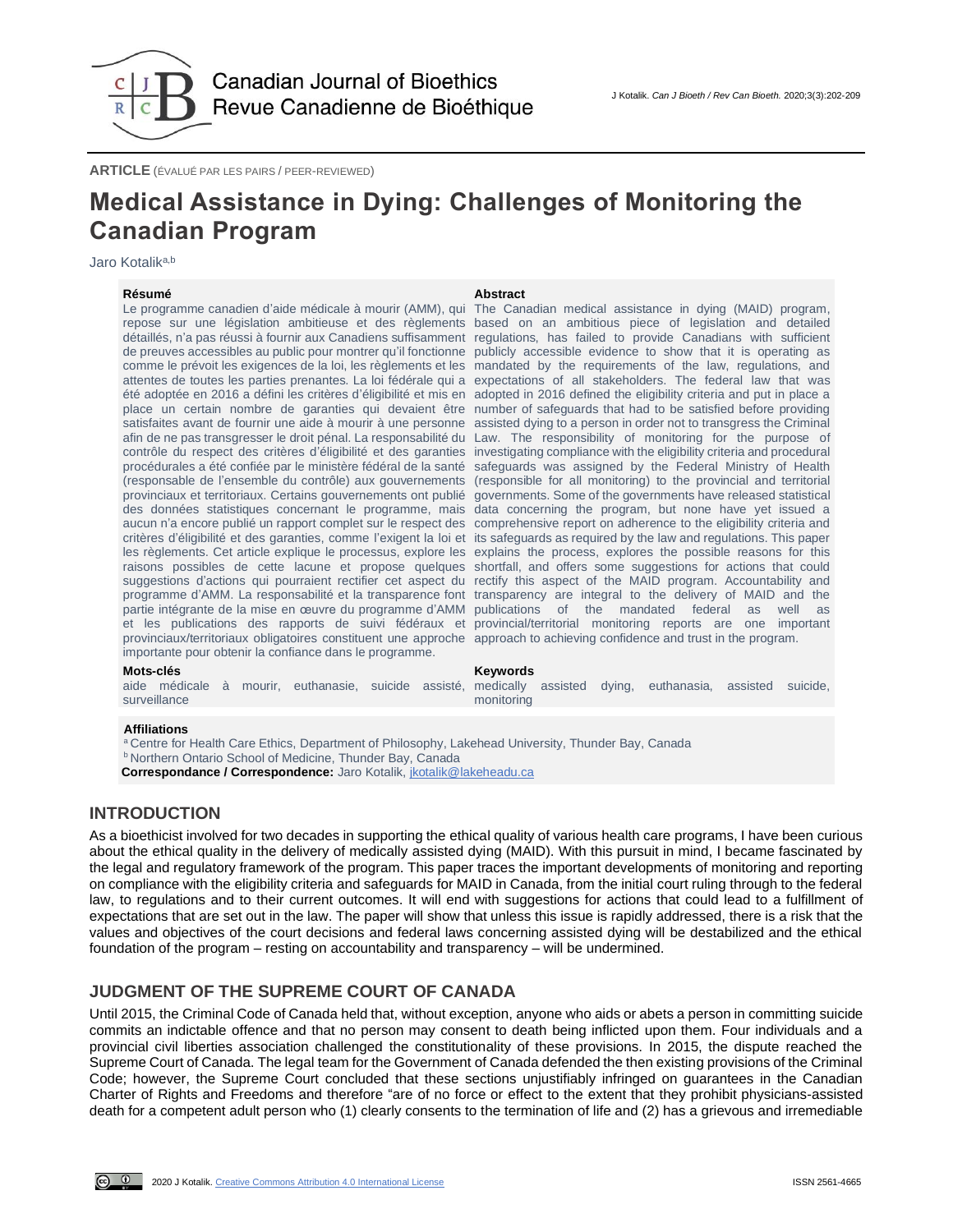medical condition (including an illness, disease or disability) that causes enduring suffering that is intolerable to the individual in the circumstances of his or her condition." (1)

When the Supreme Court of Canada delivered its benchmark ruling that made "physician-assisted dying" (an umbrella term for euthanasia and assisted suicide), under certain conditions legal, the Court was aware that such a change in law could lead to misuse and harm, but it was persuaded that "a properly administered regulatory regime is capable of protecting the vulnerable from abuse or error." The judgement of the Court took into account, in section 25, the safeguards that were in place in other jurisdictions; and in section 27, the judges considered "the risk of permissive regime and the feasibility of implementing safeguards to address those risks" and endorsed the conclusion of the trial judge that the risk "can be identified and very substantially minimized through a carefully designed system that imposes strict limits that are scrupulously monitored and enforced." In section 117, the Court accepted the trial judge's conclusion that "the risk associated with physician-assisted death can be limited through a carefully designed and monitored system of safeguards" (1).

## **FEDERAL LAW: ELIGIBILITY CRITERIA, SAFEGUARDS, MONITORING**

In response to the direction of the Supreme Court, Parliament enacted Bill C-14 to amend the Criminal Code and to create an exemption for "medical assistance in dying" (MAID) when provided by a medical practitioner or nurse practitioner. This bill reflects very closely the concerns of *Carter'*s judgment with its multiple references to safeguards, monitoring and oversight. The Preamble of the bill which came into force in June 2016 states that "robust safeguards, reflecting the irrevocable nature of ending life, are essential to prevent errors and abuse in the provision of medical assistance in dying." It also declares that "vulnerable persons must be protected from being induced, in moments of weakness, to end their lives." The bill (which will be referred to as MAID Law) determined in section 241.2(1) that a person may receive MAID only if they meet all of the following eligibility criteria:

- 1. They are eligible for health services funded by a government in Canada.
- 2. They are at least 18 years of age and capable of making decisions with respect to their health.
- 3. They have a grievous and irremediable medical condition.
- 4. They made a voluntary request for MAID that was not made as a result of external pressure.
- 5. They gave informed consent to receive MAID after having been informed of other means that are available to relief their suffering, including palliative care.

To expand on point #3 above, the MAID Law also determined that a person has a "grievous and irremediable medical condition" only if they meet all of the following criteria:

- A. They have a serious and incurable illness, disease or disability that causes enduring suffering that is intolerable to the individual.
- B. They are in advanced state of irreversible decline in capacity.
- C. They experience enduring physical or psychological suffering that is intolerable to them and cannot be relieved under conditions that they consider acceptable.
- D. Their natural death became reasonably foreseeable.

The section of the MAID Law named 'Safeguards' states that before a practitioner provides a person with MAID, the practitioner must:

- 1. be of the opinion that the person meets all of the eligibility criteria;
- 2. ensure that the person's request for MAID was made in writing, signed and dated after the person was informed that the person has a grievous and irremediable medical condition;
- 3. be satisfied that the request for MAID was signed and dated before two independent witnesses who also signed and dated the request;
- 4. ensure that the person has been informed that they may, at any time and in any manner, withdraw their request;
- 5. ensure that another practitioner has provided a written opinion that the person meets all eligibility criteria;
- 6. ensure that they and the other practitioner are independent;
- 7. ensure that there are at least 10 days between the day of request and the day on which MAID is provided (with a provision to shorten the interval if indicated);
- 8. immediately before providing MAID, give the person an opportunity to withdraw their request and ensure that the person gives expressed consent to receive MAID;
- 9. if the person has difficulty communicating, provide reliable means by which the person may understand and communicate their decision.<sup>1</sup>

The MAID Law is an amendment to the Criminal Code, and as such it provides for its enforcement. Failure to comply with safeguards, forgery and destruction of documents are offenses that on conviction on indictment may lead to imprisonment of not more than five years. From our chosen perspective, it is important to know what the MAID Law states about monitoring:

<sup>1</sup> A bill C-7 submitted recently to the Parliament for discussion may amend the eligibility criteria and safeguards.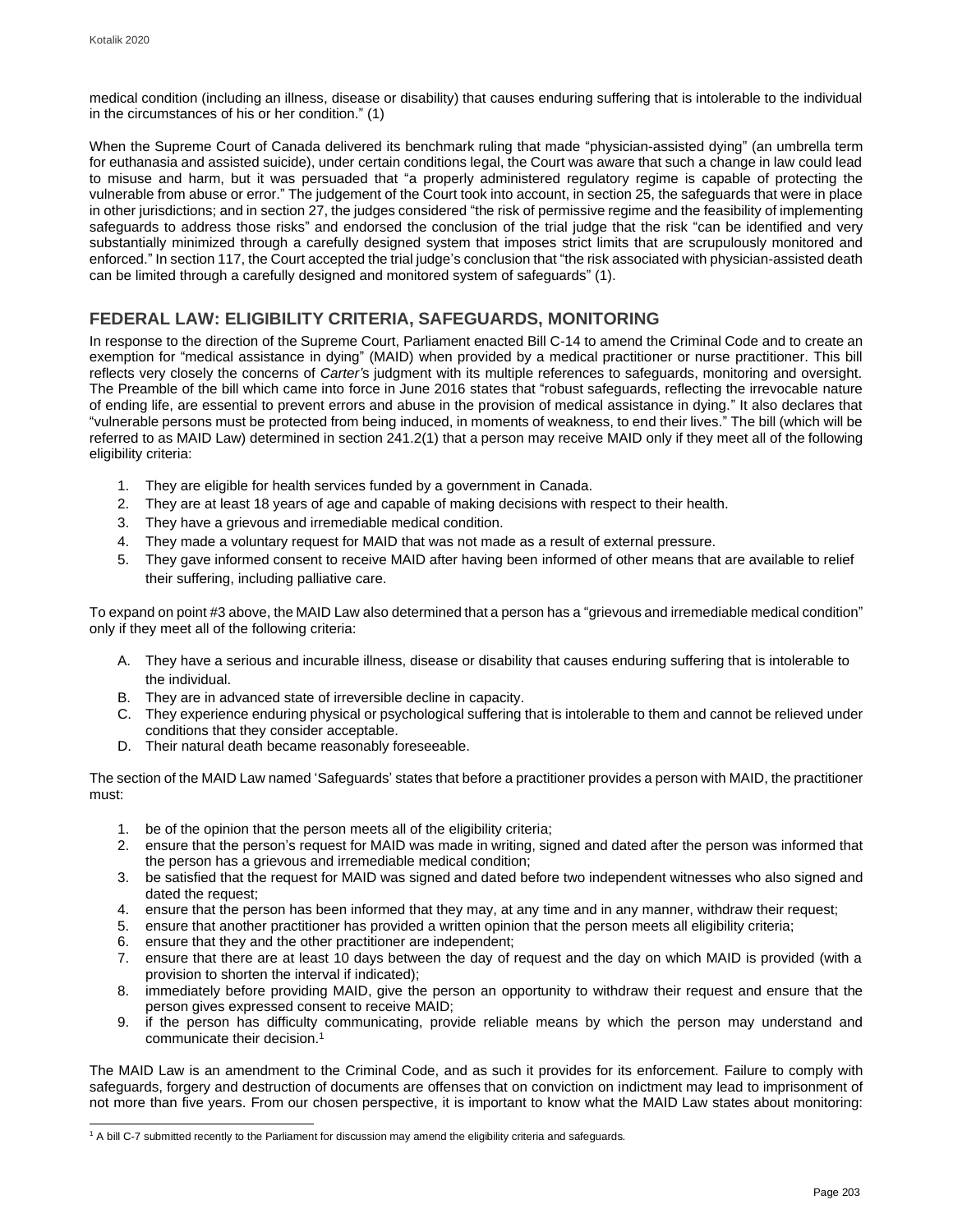"The Minister of Health must make regulations that he or she considers necessary ... respecting the provision and collection, for the purpose of monitoring medical assistance in dying, of information relating to request for, and provision of, medical assistance in dying …" Finally, and perhaps most importantly, the Bill states that regulations have to be made "respecting the use of that information, including its analysis and interpretation, its protection and its publication and other disclosure." Failure of a practitioner to provide the required information is again an offence that could result in imprisonment of not more than two years (2).

## **FEDERAL INTERIM REPORTS**

MAID delivery was initiated in some locations within days of Bill C-14 becoming law, so no federal regulations for reporting and monitoring could have been in place at that time. During this void, most provincial and territorial governments issued their own reporting directives. To fill the reporting gap, on April 2017, the federal Ministry of Health began to publish semi-annual Interim Reports on MAID that were based on voluntarily data provided by some provincial governments, noting that the information gathered was incomplete.

The introduction of the fourth and last Interim Report of April 2019 declared that,

(N)nearly all countries that permit some form of medically assisted dying consider public reporting to be a critical component to enhance transparency and to foster public trust in the application of the law. The need for the consistent collection of information and public reporting also reflects the seriousness of MAID as an exception to the criminal laws that prohibit the intentional termination of a person's life. (3)

The Report provided various statistical data, such as the age range (18-91+), average age (73 years), proportion of men and women (nearly equal) and the underlying medical circumstances of patients who received MAID (cancer is the most common), and so on. The Report failed to indicate what percentage (if any) of those persons who received MAID actually did not meet the eligibility criteria, and in how many cases (if any), the safeguards provided by the MAID Law were not respected. Clearly, this incompatibility between the rationale for the Interim Report as outlined in its Introduction and the actual content of the Report is an obstacle to achieving transparency and fostering public trust.

## **FEDERAL MONITORING REGULATIONS**

On November 1, 2018, two years and four months after MAID delivery started, the long-awaited Regulations for monitoring of MAID by the federal Ministry of Health went into effect (4). These regulations describe a complex reporting process which differs from province to province and which will not be possible to review here. However, for the purpose of this discussion, it is important to note two topics of the Regulations which deal with reporting of practitioners and reporting of the federal government.

Firstly, practitioners involved with MAID have reporting responsibilities to the federal Ministry of Health that must include the following information: the demographic data of the practitioner who received and the patient who submitted a written request for MAID; the death resulting from MAID or other causes; the nature of the patient's suffering; if the patient required disability support services; if the patient received palliate care and for how long; and whether or not palliative care was available. These are all important data identifying circumstances in which assisted dying is taking place that will be helpful in shaping future end-of-life policies and programs in general. Even more importantly, the Regulations require reporting of compliance with each criterion of eligibility and with each safeguard, thus confirming that legal requirements for MAID delivery were satisfied.

Secondly, according to the Regulations, the federal government has the responsibility to report to the public. It specifies that the Minister of Health must cause to be published, at least once a year, a report based on the information collected. Regrettably, two key items, the data about the adherence to eligibility criteria and the adherence to safeguards (as described above), are not among the items that must be covered by the report.

An explanation for this omission can be found in the Regulatory Impacts Analysis Statement, that is not part of the Regulations but it follows Schedule 7 of the Regulations. It states that:

(T)he monitoring regime is aimed at gathering and analyzing data about medical assistance in dying from a societal perspective. … Investigating instances of noncompliance with the eligibility criteria and procedural safeguards set out in the Criminal Code falls outside of the scope of the federal monitoring regime, and is under the purview of local law enforcement. (5)

Of course, the Criminal Code is a federal law, yet it is not unusual in Canada that the enforcement of the Criminal law is expected of 'local law enforcement', that is, agencies of provinces, territories and municipalities. In fact, most criminal cases, like murder, assault, fraud and arson are tried in provincial courts. The problem is that a fundamentally new activity like MAID can fall between the cracks of the two systems and not receive attention from either side. Is this happening? We do not know yet. To further complicate the situation, negotiations that have taken place between provincial and federal authorities resulted in two streams of monitoring data. In about one half of 13 Canadian provinces and territories, practitioners involved with MAID are expected to report to the federal government through a designated provincial or territorial body. This mechanism then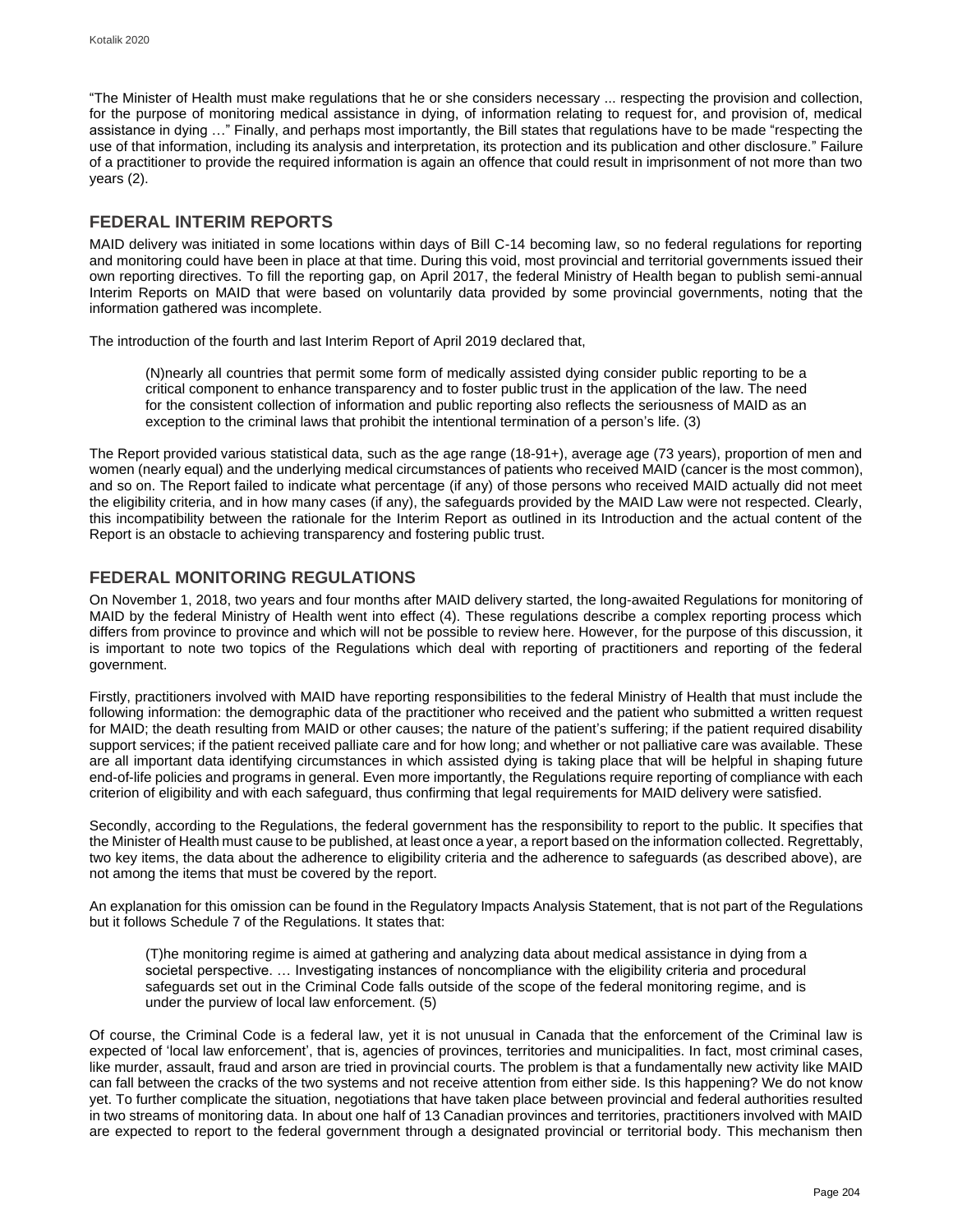provides to these governments direct access to all data for their own investigations. In the other half of the provinces and territories, reports of practitioners go directly to the federal government. Are there provisions in place that will ensure that the federally collected monitoring data from these jurisdictions will be, as Regulation permits, regularly shared with local enforcement agencies? Will each province and territory develop their own way of analysing these reports, responding to noncompliance and to other concerns? Will Canadians be informed how the eligibility criteria and safeguards are respected in each province and territory, and what steps are being taken to deal with non-compliance? These are some of the serious question that need to be addressed. The Canadian Medical Association recommended creating an independent national body that would receive and analyse all reports from across the country, but this recommendation has not been adopted (6). In other words, in Canada we have two different types of data collection and analysis, one to create the 'societal perspective' at the federal level and another for the use of 'law enforcement' at the provincial and territorial level. If this system is to work as intended it may require a very close, productive and publicly transparent collaboration between the federal, provincial and territorial governments.

### **PROVINCIAL AND TERRITORIAL MONITORING AND REPORTING**

What we have learned about the federal role suggests that monitoring, analysis and reporting at the provincial and territorial level is critical in order to assure that MAID is provided only under the conditions allowed by the law. To date, no provincial or territorial government has released into the public domain a comprehensive report on the performance of its MAID program that would include this perspective. To their credit, Quebec and Ontario have provided partial data of this kind.

The province of Quebec operates their MAID program differently from other Canadian jurisdictions. The province established a commission on end-of-life care which reviews MAID reports and releases its findings annually. The commission reported in April 2019 on 1,354 cases and ruled that 13 cases (1%) did not comply with the law and in 41 cases (3%) there were missing data preventing the commission to reach a decision. The commission did not indicate what action was taken for noncompliance and in the failures to provide data, both being explicitly identified as offenses in the Criminal Code (7).

In Ontario, the Chief Coroner's office announced that their team reviewed some 2,000 cases of MAID. There were some "compliance concerns with both the Criminal Code and the regulatory body policy expectations, some of which have recurred over time." The actual number or a description of these cases was not provided. The team engaged with practitioners on a case by case basis, sharing "learning opportunities." In addition, the office of the chief coroner of Ontario released a description of a ranking system indicating how this office will react to compliance issues. For example, lack of compliance with the eligibility criterion of the requester being "capable of making decisions with respect to one's health" is classified as Level 5 and will lead to a report to the police. On other hand, lack of compliance with the requirement that a request for MAID be signed and dated in the presence of two independent witnesses is rated as Level 2 and will lead only to an "Educational Email" to the practitioner. The appropriateness of these responses to various types of non-compliance with MAID law and regulations could be debated, but it is reassuring that Ontario is developing a systematic and rational approach to the issue (8). For other provinces, there are only basic and partial statistical data available on their websites, such as for Nova Scotia (9), Manitoba (10) and Alberta (11). None of those reports refer to compliance with eligibility criteria and safeguards. Clearly, much more work must be done by provinces and territories in this area.

## **CURRENT MONITORING CHALLENGES**

As shown, it is evident that provincial and territorial authorities are not fully engaged in their role of monitoring, enforcing and reporting on the performance of the MAID program, which they are expected to do according to the federal law and Regulations. It is also well to keep in mind that while the MAID law is in force, the Criminal Code of Canada still holds that consent does not affect the criminal responsibility of any person who inflicts death on the person who gave consent, and that counselling and assisting in suicide remain indictable offences. It is only under certain defined conditions that the MAID law provides an exemption (only) to physicians and nurse practitioners to terminate the life of a person. If these conditions were not fulfilled, then the Criminal Law would be transgressed.

The consequences of the current lack of communication about the performance of the MAID program are serious. For one, the silence of provincial and territorial bodies promotes an atmosphere of secrecy. Hospital annual reports available to the public do not provide any information about the MAID program within their institutions. Regional health authorities often have MAID coordinators or MAID teams, but there are no reports released on their activity. Combined with the scarcity of information on MAID from provincial, territorial and federal governments, this social situation leads to a lack of understanding and knowledge among professionals and the public about how the MAID program operates.

Not surprisingly, this is a worrisome scenario, especially to people living with chronic disabilities and to those who advocate for vulnerable groups of the population. The *Canadian Disability Policy Alliance* is concerned about the term 'disability' among eligibility criteria and is worried that this could be understood as an intention to permit MAID on the basis of disability alone (12). The *Coalition for Health CARE and Conscience* was gravely concerned when a woman with a disability presenting for hospital care was offered MAID (13). The *Canadian Association for Community Living* is concerned about the operation of safeguards in the MAID program and asserts that factors unrelated to patients' medical conditions can "make some people vulnerable to request an assisted death when what they really want and deserve is better treatment." The association developed, with the assistance of a large body of experts, the *Vulnerable Persons Standard* and is advocating for its use in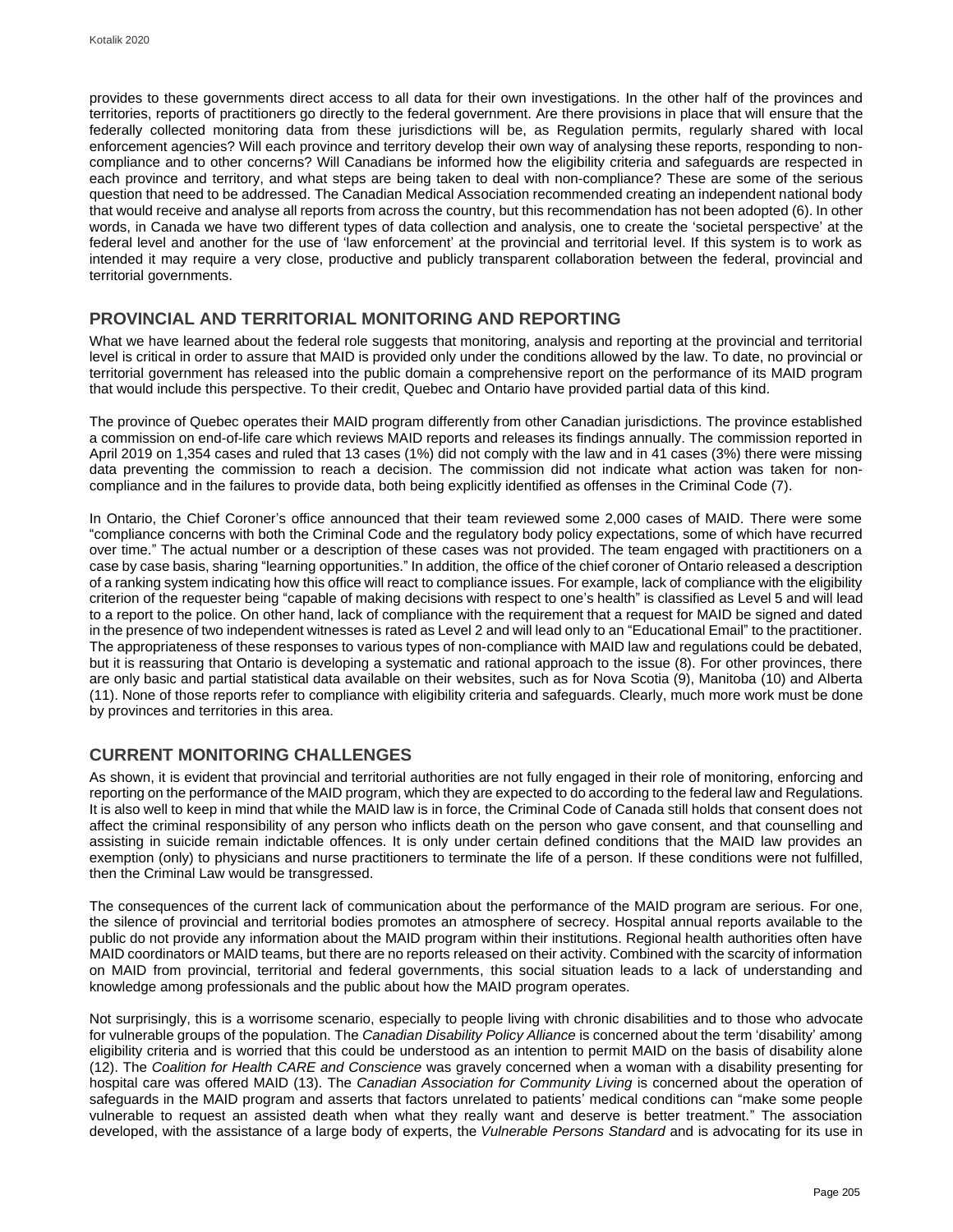the MAID program (14). Expressing similar concerns, a law professor and researcher called for more robust information about medical assistance in dying in Canada in order to help protect all vulnerable patients and to provide information on equality of access (15). The *Council of Canadians with Disabilities* stated that "Canada's MAID regulations fall short", because among other deficiencies, they do not provide information on socio-economic factors of individuals requesting MAID, nor do they gather sufficient evidence on causes of 'intolerable suffering', one of the eligibility criteria for MAID. The association insists that these are critical data which, if extracted from the monitoring reports, could point to ways to improve end of life care. This 40,000 members' association concluded that "further safeguards are urgently needed to monitor the practice of MAID" (16).

A legal scholar recently expressed concern about monitoring of MAID following growing external and internal criticism of adherence to eligibility criteria and safeguards in Belgium and Holland (17), where, like in Canada, physicians have broad discretionary powers and all information available about completed MAID cases is based on their self-reporting (18). An academic palliative care physician wrote: "I remain concerned about the lack of provincial/territorial and national reporting standards for collection of data, reporting of actions and of experiences, and the robust monitoring practices related to medical assistance in dying…" (19). A bioethics team worried that to date, little is known about how requests for MAID are situated in the broader context of end of life care. They discovered that for 80 patients requesting MAID, the palliative care consultations took place less than seven days prior to the request and for 25%, palliative care was discussed on the day of request or after the request, thus not giving patients sufficient time to consider alternatives to MAID as is expected by the MAID Law and practice guidelines. Data collected by monitoring should identify if this is a widespread problem or not. It is not surprising, then, that a recent overview of MAID practice published in the World Medical Association Journal by a group of Canadian physicians reported "widening and loosening of already ambiguous eligibility criteria, the lack of adequate and appropriate safeguards ... the failure of adequate oversight, review and prosecution for non-compliance with the legislation" (20).

These are some of the many voices across Canada expressing concerns or apprehension that can only be addressed effectively by a full and comprehensive reporting on the MAID program as was anticipated in the design of the program and as described above. It must be kept in mind that the enforcement of safeguard is beneficial to all involved, for obviously different reasons. Namely, the individual who does not want nor would consent to MAID; the individual requesting and consenting to MAID; the medical and nurse practitioner who wants to practice within the bounds of the law and could be pressured to provide MAID outside its bounds; to those who do not qualify; the consenting person interested in the options of postponement; finally, to all Canadians who should be able to trust the system and feel secure that their individual freedoms are respected. We all feel secure in a community where law abiding citizens respect the boundaries of the law and the government upholds them. One may not agree that a particular "stop" sign on the street is necessary, but one nevertheless complies with the rule. Even MAID assessors and providers will benefit from regular, timely analysis and reporting of MAID data because it will assure them that they have followed the protocol correctly, that they are doing only what is legally permissible, and that there can be no retroactive action taken against them in the future.

## **FUTURE DIRECTIONS**

Considering these finding, the following three suggestions are made to rapidly address outstanding and pressing issues in monitoring and reporting of MAID and enhance the transparency of the program:

- 1. The provincial and territorial governments in Canada need to provide evidence that they are analysing the data collected by the federal monitoring program in their territory and produce reports summarizing the three past years of the program and then commence producing annual reports. These reports need to highlight the compliance with the MAID law and regulations regarding eligibility criteria, procedural safeguards and the administration of MAID. These reports would also indicate what actions were taken when non-compliance was detected. These provincial and territorial reports would complement the federal reports that we expect to be produced by Health Canada.
- 2. The federal oversight of MAID delivery ought to include on-site reviews of a certain percentage of completed MAID cases, randomly selected across the country (21). This could be set up similarly as inspections of clinical trials for human drugs that are currently conducted by Health Canada (22).
- 3. The institutions where medical assistance in dying is taking place or which have credentialed MAID providers, would be wise to establish an internal recording, monitoring and publishing processes. It was suggested that such reviews could best be done by a multidisciplinary local committee that would include physicians, lawyers and bioethicists (23). Such a process would not require additional reports by MAID assessors and providers; rather it could use reports that are already required by federal or provincial authorities as well as originals of MAID requests and consents, consultations, nursing notes and records of delivery of MAID, including reports of adverse events. In addition, health care institutions that are directly or indirectly operating a MAID program need to launch quality assurance and quality control programs for MAID delivery that are be similar to quality programs that they operate for other activities, where the life of patients is at stake. Verification of the diagnosis of a 'grievous and irremediable condition,' the foremost eligibility criterion that supports a request for MAID, would appear be a matter of due diligence and could be best done at this level. This internal review process would function best when under the oversight of boards of directors and when results will be published in the annual reports of the institutions.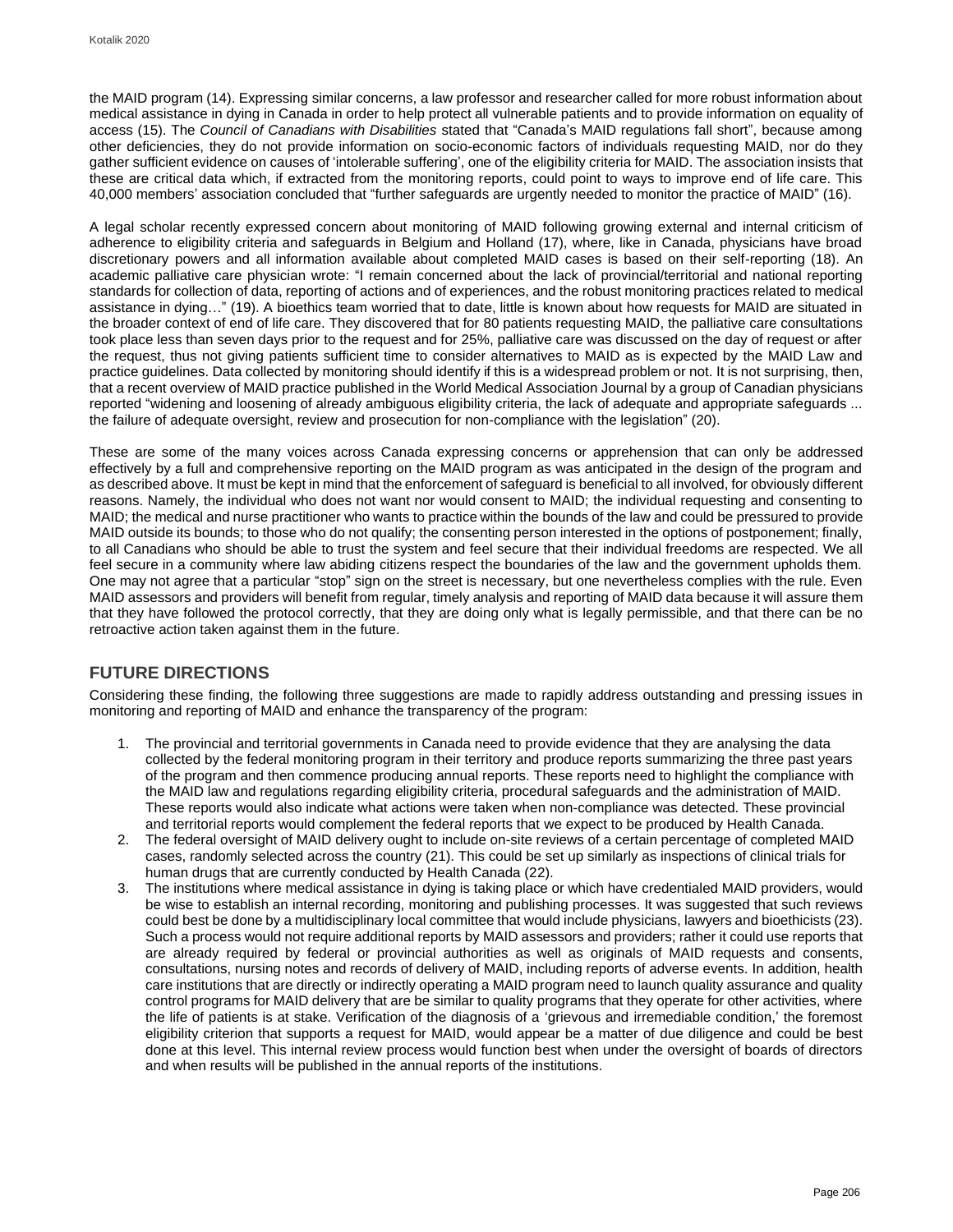## **CONCLUSION**

The Canadian Medical Association declared that the legalisation of medical assistance in dying is "the most profound change in medical practice in modern times" (24). A close reading of the MAID Law and its regulations shows that a determined effort was made by the court and the Canadian Parliament to have this end-of-life option available to people who are competent to decide and who freely and after being advised about other options wish to give up their life, while at the same time it sets out to protect the life of those individuals who are not capable to make such a grave decision, or who would be misguided or pressured to act contrary to their desire to live. To minimize risks and harms, the program required a careful design and proper administration, with a monitored system of eligibility criteria and procedural safeguards. Federal regulations further elaborated on this aspect of the program, mandating a rigorous collection of data from MAID providers with analysis and interpretation of collected data, followed by its publication. Yet, those legal and regulatory efforts have yet to produce evidence that the program operates as intended.

By the end of December 2019, over 13,000 Canadians died with medical assistance (25). For almost 10,000 of those MAID cases, we have no publicly accessible evidence that the eligibility criteria and safeguards prescribed by law were respected. Therefore, it is absolutely essential that all provincial or territorial governments and their agencies responsible for oversight of MAID activities start collecting and analysing data from their territories, take appropriate actions and share their findings with the public, or where necessary, with law enforcement agencies. To assure the high performance of the MAID program, it would be desirable for the federal government to undertake annual on-site reviews of a certain number of randomly selected MAID cases. Finally, health care institutions need to take responsibility for quality control and quality assurance of their MAID programs and keep their communities informed. Monitoring, data analysis and public reporting are binding requirements of Canadian law but also can have an important educational value to health care professionals and users of health care; even more importantly, they demonstrate transparency and build trust and confidence in the MAID program. At this time, monitoring of MAID, which calls for effective collaboration of federal, provincial, territorial and local authorities, is a serious challenge that demands a response.

## **UPDATE**

While this paper was being reviewed and awaiting publication, in July 2020 the federal government of Canada released its *First Annual Report on Medical Assistance in Dying*, which covered the period 2016-2019 (26). In reporting on the 13,946 MAID deaths, the report provides a description of the methodology of data collection, a breakdown of deaths by time periods and jurisdictions, a profile of persons who received MAID and a profile of the providers of MAID. Most important for the purpose of this discussion is section 6.0. Safeguards and Supplementary Data, which deals with both eligibility criteria and safeguards. Let us review first what the Report says or does not say about each of the five eligibility criteria as established by the MAID Law.

The First Annual Report:

- 1. Makes no reference at all to the first eligibility criteria listed in the law, that the person applying must be eligible for health care service in Canada.
- 2. Does not explicitly indicate that all those who received MAID were at least 18 years old, which is the second eligibility criterion. The table that shows the age distribution of MAID recipients starts with the category, "Age 18-45". This may mean that there were no reports from practitioners referring to persons under age 18, but it may also mean a number of other things, such as, the number of younger persons who were given MAID was perhaps judged to be too small to be of concern.
- 3. Provides a very limited reference to the criterion that eligible persons "have a grievous and irremediable medical condition." It does offer a table indicating the frequency of 11 types of intolerable suffering options from which practitioners had to choose when reporting. But the presence of "intolerable suffering" is only one of four elements that the MAID Law requires to be present in order to determine if a person has a grievous and irremediable medical condition. The Report provides no evidence if those other necessary elements were ever present. There is no indication in the Report that those who received MAID because of a "serious and incurable illness, disease or disability," were "in advanced state of irreversible decline in capacity" and that their "natural death is reasonably foreseeable."
- 4. Does not state that all those who received MAID met the eligibility criterion of having "made a voluntary request to receive medical assistance in dying;" the electronic portal for reporting only asks a practitioner to indicate why they were of the opinion that it was a voluntary request, without actually giving the practitioner an opportunity to state whether or not the request was voluntary and not made as a result of external pressure.
- 5. Provides no information whether or not all MAID recipients provided informed consent. In fact, the word 'consent' only appears in the opening section of the Report outlining the legal framework for the program.

Similarly, the First Annual Report provides an incomplete picture of how safeguards were adhered to by practitioners when providing MAID. Of the nine safeguards listed in the MAID Law, the Report touches on only two of them. One of the most elementary safeguards is that the person provides a written request, dated and witnessed. The Report offers information of whom the practitioners have received a written request from but does not actually provide any assurance that indeed all patients who received MAID completed such a written request. Another safeguard is the prescribed 10-day reflection period between the request for MAID and the execution of MAID; the Report indicates that in 34.3% of cases this safeguard was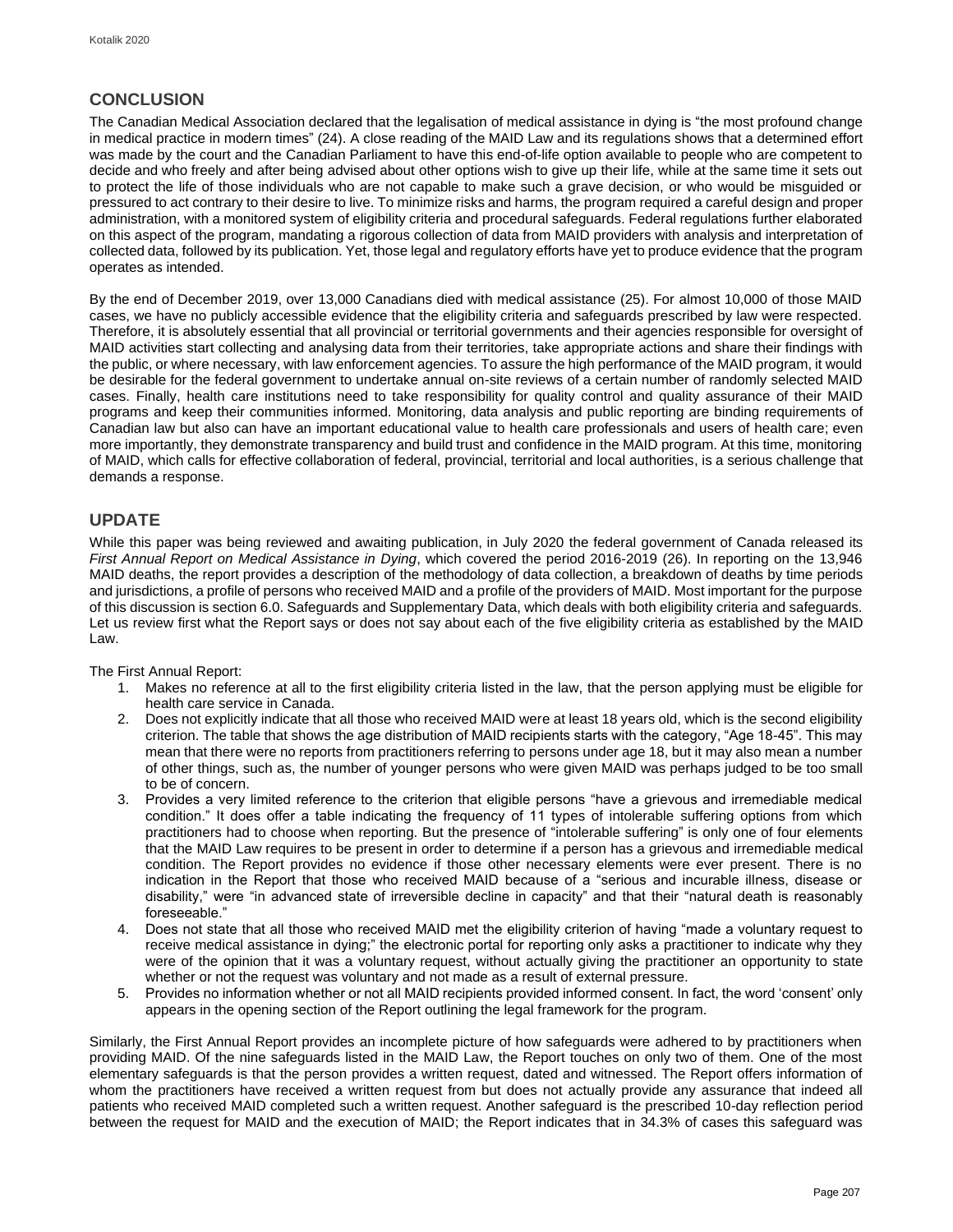waived (as allowed by the Law) because the person was judged to be in the imminent risk of either loosing capacity to consent or dying a natural death.

The Report makes a claim in section 2.4 that "all cases of MAID are captured under the current monitoring regime," but provides no evidence that this was indeed achieved for the reported period 2016-2019. Because pharmacists in Canada have an obligation to report each MAID drug dispensation, it would have been possible to reveal the correlation between the reports of pharmacists and those of MAID providers. The First Annual Report did not offer such correlation which could have provided some credence for the claim that no deaths by MAID were missed.

The Introduction to the First Annual Report contains the important statement that "the need for the consistent collection of information and public reporting also reflects the seriousness of MAID as an exception to the Criminal Code prohibition against the intentional termination of a person's life." However, in failing to report consistently and fully on the adherence to eligibility criteria and to safeguards, this Report confirms that Health Canada has no intention to assure that medically assisted deaths are always provided in such a way that makes them acceptable exceptions to the prohibition of killing as defined by Criminal Code. By default, provincial and territorial governments need to rapidly and energetically assume this role. Hence, the Conclusions and recommendations made in this paper's section of Future Direction remain valid.

The second important event that took place while this paper was being reviewed was the submission of Bill C-7 for consideration of Parliament. This proposed legislation would expand the eligibility for MAID to include persons whose death is not reasonably foreseeable. It would also modify some safeguards of the existing law, which the Minister of Health labelled as "barriers to access" (26). This is a serious disregard of the message found in the preamble to the MAID Law which states that "robust safeguards, reflecting the irrevocable nature of ending life are essential to prevent errors and abuse in the provisions of medical assistance in dying." Given the very unsatisfactory state of monitoring and reporting on MAID, which creates an uncertainty as to what degree the current eligibility and safeguards are respected, one must seriously ponder the question: Is this the right time to expand the current eligibility criteria and remove important safeguards in the MAID program as proposed in Bill C-7?

| <b>Recu/Received: 04/04/2020</b><br><b>Remerciements</b><br>beaucoup aidé en organisant les références et en m'apportant references and by editorial assistance.<br>une assistance rédactionnelle.                                                                                                  | Publié/Published: 16/11/2020<br><b>Acknowledgements</b><br>Je suis reconnaissant envers mon épouse, Louisa Pedri, pour 1 am grateful to my wife, Louisa Pedri, for many discussions on<br>les nombreuses discussions sur ce sujet, sa critique pertinente this topic, her incisive critique and her insistence on clarity of the<br>et son insistance sur la clarté du texte. Loretta Delea m'a text. Loretta Delea has helped me greatly by organizing |
|-----------------------------------------------------------------------------------------------------------------------------------------------------------------------------------------------------------------------------------------------------------------------------------------------------|---------------------------------------------------------------------------------------------------------------------------------------------------------------------------------------------------------------------------------------------------------------------------------------------------------------------------------------------------------------------------------------------------------------------------------------------------------|
| Conflits d'intérêts<br>Aucun à déclarer                                                                                                                                                                                                                                                             | <b>Conflicts of Interest</b><br>None to declare                                                                                                                                                                                                                                                                                                                                                                                                         |
| Edition/Editors: Caroline Favron-Godbout & Aliya Affdal<br>Les éditeurs suivent les recommandations et les procédures The editors follow the recommendations and procedures<br>décrites dans le Code of Conduct and Best Practice Guidelines outlined in the COPE Code of Conduct and Best Practice |                                                                                                                                                                                                                                                                                                                                                                                                                                                         |

of excellence.

[for Journal Editors](http://publicationethics.org/resources/code-conduct) de COPE. Plus précisément, ils travaillent [Guidelines for Journal Editors.](http://publicationethics.org/resources/code-conduct) Specifically, the editors will work pour s'assurer des plus hautes normes éthiques de la to ensure the highest ethical standards of publication, including: publication, y compris l'identification et la gestion des conflits the identification and management of conflicts of interest (for d'intérêts (pour les éditeurs et pour les auteurs), la juste editors and for authors), the fair evaluation of manuscripts, and évaluation des manuscrits et la publication de manuscrits qui the publication of manuscripts that meet the journal's standards répondent aux normes d'excellence de la revue.

#### **Évaluation/Peer-Review:** Brian L. Mishara & Diane Guay

Les recommandations des évaluateurs externes sont prises en Reviewer evaluations are given serious consideration by the considération de façon sérieuse par les éditeurs et les auteurs editors and authors in the preparation of manuscripts for dans la préparation des manuscrits pour publication. Toutefois, publication. Nonetheless, being named as a reviewer does not être nommé comme évaluateurs n'indique pas nécessairement necessarily denote approval of a manuscript; the editors of l'approbation de ce manuscrit. Les éditeurs de la *[Revue](http://cjb-rcb.ca/) [Canadian Journal of Bioethics](http://cjb-rcb.ca/)* take full responsibility for final *[canadienne de bioéthique](http://cjb-rcb.ca/)* assument la responsabilité entière de acceptance and publication of an article. l'acceptation finale et de la publication d'un article.

### **REFERENCES**

- 1. Supreme Court of Canada[. Carter v. Canada \(Attorney General\).](https://scc-csc.lexum.com/scc-csc/scc-csc/en/item/14637/index.do) 2015-02-06.
- 2. Parliament of Canada[. Bill C-14.](https://www.parl.ca/DocumentViewer/en/42-1/bill/C-14/royal-assent) Statues of Canada 2016. Chapter 3. Assented to June 17, 2016.
- 3. Government of Canada. 4th Interim Report [on Medical Assistance in Dying in Canada;](https://www.canada.ca/content/dam/hc-sc/documents/services/publications/health-system-services/medical-assistance-dying-interim-report-april-2019/medical-assistance-dying-interim-report-april-2019-eng.pdf) 2019.
- 4. Government of Canada. [Regulations for the Monitoring of Medical Assistance in Dying: SOR/2018-166.](http://www.gazette.gc.ca/rp-pr/p2/2018/2018-08-08/html/sor-dors166-eng.html)
- 5. Government of Canada. Regulations for the Monitoring of Medical Assistance in Dying: SOR/2018-166. Regulatory Impact Analysis Statement. Background.
- 6. CMA Policy. [Medical assistance in dying.](https://policybase.cma.ca/documents/policypdf/PD17-03.pdf) May 2017, s. 4.
- 7. Commission sur les soins de fin de vie[. Rapport Annuel d'Activites;](https://www.msss.gouv.qc.ca/ministere/salle-de-presse/communique-1770) 2019.
- 8. Office of the Chief Coroner[. Memorandum: Medical Assistance in Dying Update.](https://www.mcscs.jus.gov.on.ca/english/Deathinvestigations/OfficeChiefCoroner/Publicationsandreports/MedicalAssistanceDyingUpdate.html) October 9, 2018.